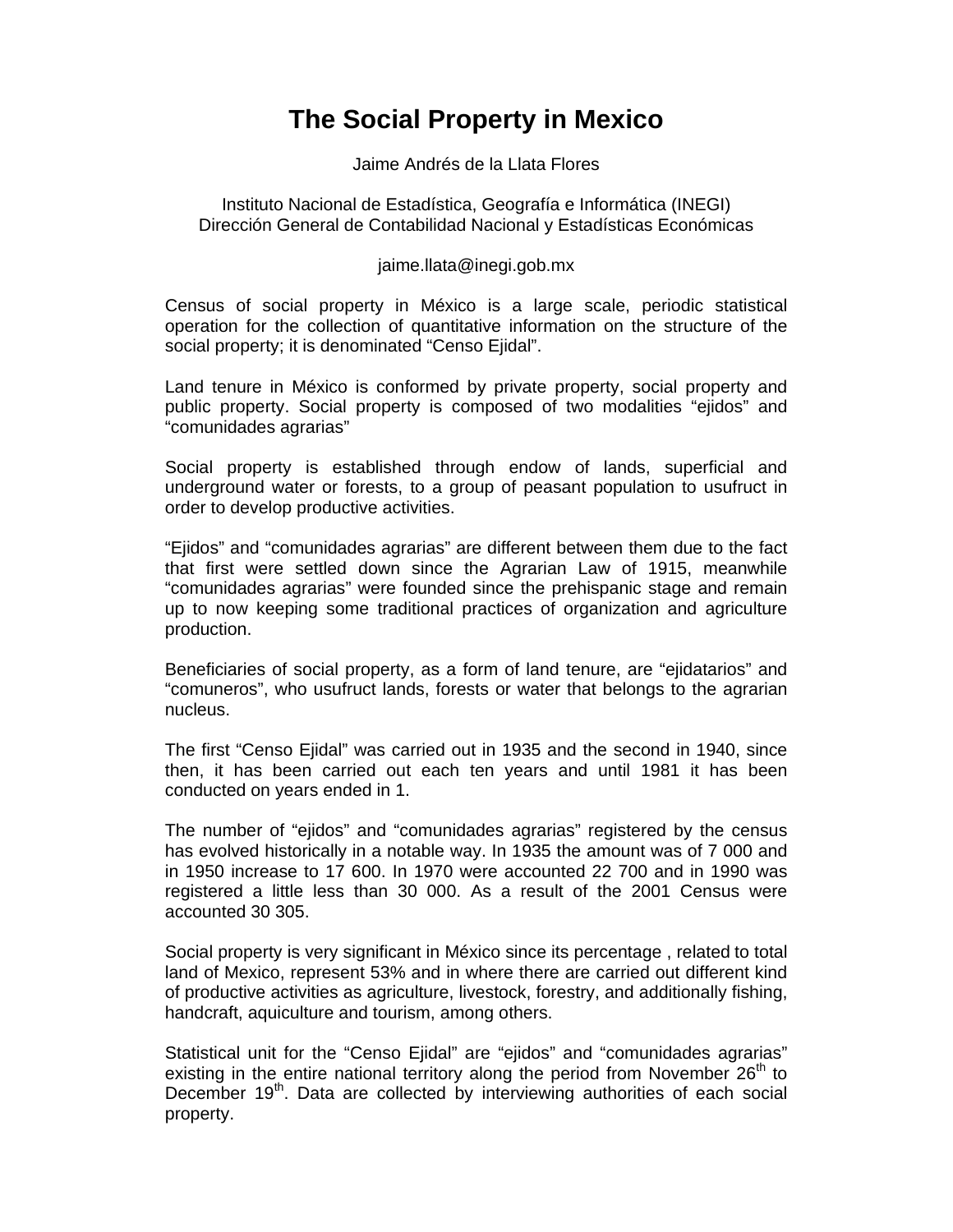Meanwhile "ejidos" and "comunidades agrarias" are object of the "Censo Ejidal", agriculture holding's data are subject of the Agriculture Census.

Ejidal Census provide statistical information about number of "ejidos" and "comunidades agrarias", its geographical distribution; total area; number of "ejidatarios" and "comuneros", demographic and social characteristics, land use, economic activities, buildings and other structures, vehicles, machinery and equipment; infrastructure of communication and public services available to human settlements located in social property surfaces, among others.

The major number of "ejidos" is located in the south of the country, particularly in the states of Veracruz, Chiapas, Michoacán and Oaxaca also in Guanajuato there is a considerable amount, which, as a whole, concentrates 35% of social properties in the country.

Regarding to the surface of social property, the states with the highest concentration of "ejidal" surface are located in the north of the country. They are Baja California, Sonora, Chihuahua, Coahuila and Zacatecas, meanwhile, in the south stand out Oaxaca and Michoacán.

From the point of view of the "ejidal" surface of each Mexican state, as a proportion of total surface of the entire national territory, the states that stand out are Oaxaca (85.2%), Baja California (84.8%), Nayarit (82.5%), Morelos (80.1%) and Guerrero (79.6%).

The total surface of social property reaches 105.1 millions of hectares, of which 66% is surface that it does not allocated to ejidatarios individually and where the most important activities developed are forestry, collection of wild products and grazing. The 1.5% of the total area is used by human settlements, reserves to settlement growth, paths, roads and irrigation channels. And the 32.5% are parceled areas, where the main activities developed are mostly agriculture and livestock.

Population linked to social property, "ejidatarios" and "comuneros" basically, are 4.8 millions of persons, which 83% are men and 17% are women.

Regarding principal activities developed in "ejidos" and "comunidades agrarias", 98% report agriculture, livestock and forestry Accordingly to that percentage, 95% are involved in agricultural activities; 75%, in livestock; 19%, in collection of wild products and 10% in forestry. Therefore, a significant number of social properties combine different kinds of productive activities.

The number of nonresidential buildings is an important indicator about the support to economic activities. 52% of "ejidos" and "comunidades agrarias" have this kind of buildings and the most frequent are ponds water to irrigate and provide water to animals (48), wells to irrigation (32%), warehouses (28%) and tick baths (23%).